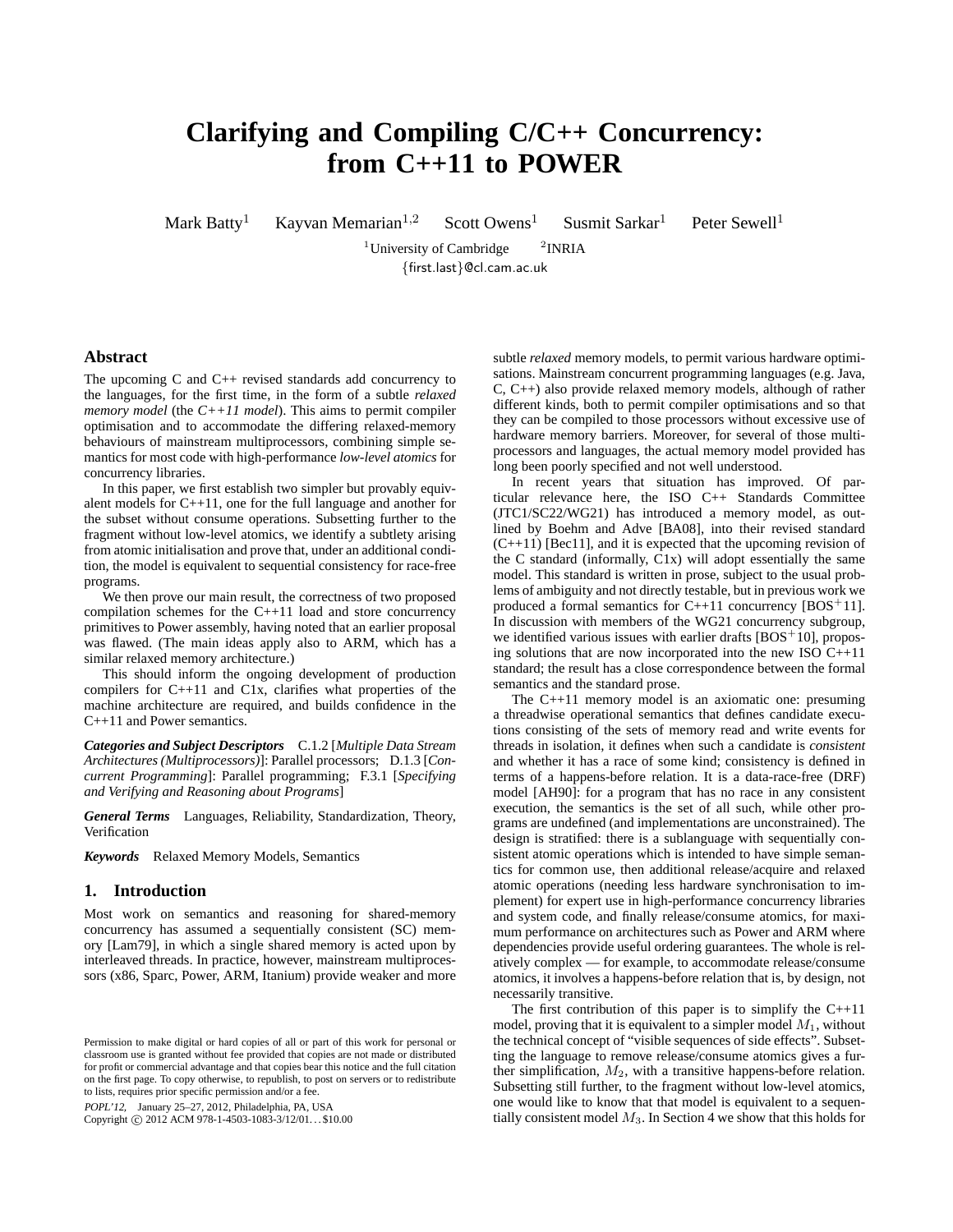programs that are race-free in  $M_2$ , but that the  $M_2$  and  $M_3$  notions of race can differ, with an example involving atomic initialisation; we give additional conditions under which the two do coincide.

Meanwhile, on the hardware side, Sarkar et al.  $[SSA<sup>+</sup>11]$  have established a rigorous memory model for Power multiprocessors, based on extensive testing and discussion with IBM staff. Power has a more relaxed and more subtle model than Sparc TSO or x86-TSO, but it and ARM are similar in this respect, and preliminary testing and discussion with ARM staff suggests that the same model, with minor differences, applies there (Itanium is also quite relaxed but rather different). This model is of a very different kind to that for C++11: it deals with the Power dependencies and barriers (sync, lwsync, isync) rather than the C++11 atomic primitives; it gives semantics to all programs, not just race-free programs; and the presence of speculative execution is observable to the programmer on these machines. Accordingly, this model is in an abstractmachine style rather than an axiomatic style: it defines labelled transition systems for a thread semantics (with explicit speculation) and for a storage subsystem (abstracting from the cache hierarchy), with interactions between the two.

Between programming language and processor, how can one compile a programming language with the C++11 memory model to Power or ARM? There are three main parts to this question: one has to consider how each C++11 atomic operation is compiled to assembly code, perhaps with barriers and/or preserved dependencies; when conventional compiler optimisations are legal in this setting; and what new optimisations are needed, e.g. to remove redundant barriers. In the relaxed-memory-concurrency setting, all of these are sufficiently delicate that it is hard to have any confidence in correctness without proof. We focus here on the first.

A naive compilation scheme would be to insert the heavyweight Power sync barrier between every C++11 memory access. Even here, it is not at all obvious that this would be a correct implementation (indeed, on Itanium, inserting the mf barrier between every access is not sufficient to regain SC), and for a realistic implementation, with good performance, it is essential not to introduce unnecessary synchronisation. McKenney and Silvera have proposed a mapping of the core C++ atomic primitives to Power assembly [MS11]. For the different flavours of (nonatomic and atomic) loads and stores, this is:

| $C++11$ Operation    | Power Implementation         |
|----------------------|------------------------------|
| Non-atomic Load      | ld                           |
| Load Relaxed         | 1d                           |
| Load Consume         | 1d (and preserve dependency) |
| Load Acquire         | ld; cmp; bc; isync           |
| Load Seq Cst         | sync; ld; cmp; bc; isync     |
| Non-atomic Store     | st.                          |
| <b>Store Relaxed</b> | st.                          |
| <b>Store Release</b> | lwsync; st                   |
| Store Seq Cst        | sync; st                     |

This compiles some C++11 operations to normal Power loads and stores, some with a Power lightweight synchronisation barrier lwsync or heavier sync, and in some cases uses just a combination of an artificial control dependency (of a compare cmp and conditional branch bc) and an isync.

Our second contribution is to prove the above mapping correct. While the mapping involves only a few assembly instructions, its correctness involves much of the behavioural subtlety of the C++11 and Power relaxed memory models, and is far from obvious. Indeed, the mapping above has been updated in the light of our comments following Sarkar et al.  $[SSA<sup>+</sup>11]$ : an earlier proposal included an optimisation that we observed is not sound w.r.t. the Power architectural intent (we give two counterexamples here). Our proof relies on the simplified general C++11 model  $M_1$  from the

first part. Along the way we obtain results about the Power architecture of independent interest, e.g. showing that (and why) inserting a sync between all accesses does restore SC. We also prove soundness of an alternative mapping, with the SC atomics implemented as below — the "trailing sync" convention, suggested (in the ARM context, with DMB in place of sync and lwsync) by Boehm [Boe11]:

| $C++11$ Operation | Power Implementation |
|-------------------|----------------------|
| Load Seq Cst      | ld; sync             |
| Store Seq Cst     | lwsync; st; sync     |

Depending on the relative frequencies of SC loads and store, and on the costs of the different hardware barriers (which may vary significantly from one architecture to another, and also between implementations), this may have better performance. Note that for code produced by different compilers to correctly interoperate, they must all make the same choice of mapping, which should be part of the ABI.

We also show that both these mapping are local optima: weakening any of the clauses (e.g. replacing a sync by a lwsync) yields an unsound scheme.

In the first contribution we covered the full  $C+11$  primitives as in  $[BOS^+11]$ , but for these correctness results we focus just on the load and store operations in the tables above, omitting dynamic thread creation, C++11 fences, read-modify-writes, and locks. The first two are minor simplifications, but the last two are substantial questions for future work, as their Power implementations involve the load-reserve/write-conditional instructions, for which we do not yet have a well-established relaxed-memory semantics.

To make this paper as self-contained as possible, we give a brief introduction to our source and target starting points, the  $C+11$  [BOS<sup>+</sup>11] and Power [SSA<sup>+</sup>11] models, in Sections 2 and 6 respectively. Section 3 describes our simplifications of C++11 and Section 4 the atomic initialisation issue; Section 5 discusses the correctness of the above  $C+11$ -to-Power compilation schemes informally, looking at specific examples; and Section 7 discusses our correctness statement and proof that they are correct in general. We discuss related work and conclude in Sections 8 and 9.

We focus throughout on the key ideas, as it is not possible to include full details here (the model definitions alone for C++11 and Power are around 15 and 50 pages of typeset mathematics), but our definitions and proofs are available on-line  $[BMO^+]$ . Our definitions are expressed in Lem [OBZNS11], a lightweight language of machine-typechecked type, function, and relation definitions, from which one can generate LaTeX, prover definitions in HOL4, Isabelle/HOL, and (in progress) Coq, and executable OCaml code. Our proofs are a combination of machine-checked interactive HOL4 proof and rigorous hand proof (with auxiliary definitions and lemma statements in Lem).

This is a domain in which rigorously proved results are of direct interest to mainstream industrial software development, which typically relies almost entirely on testing for assurance. The nondeterminism of relaxed memory multiprocessors makes effective random testing challenging, and the fact that the programming language and processor architecture specifications are looser than current implementations makes it insufficient even in principle. Compiler groups are now implementing C++11 concurrency, and we are in ongoing discussion with members of the Red Hat GCC and ARM groups on how this should be done correctly, based in part on the work we present here (e.g., one early-draft implementation was found to put the SC store sync on the wrong side of the store).

#### **2. Background: C++11 concurrency**

This section gives a general introduction to the  $C+11$  concurrency primitives and their semantics. We refer the reader to  $[BOS^+11]$ ,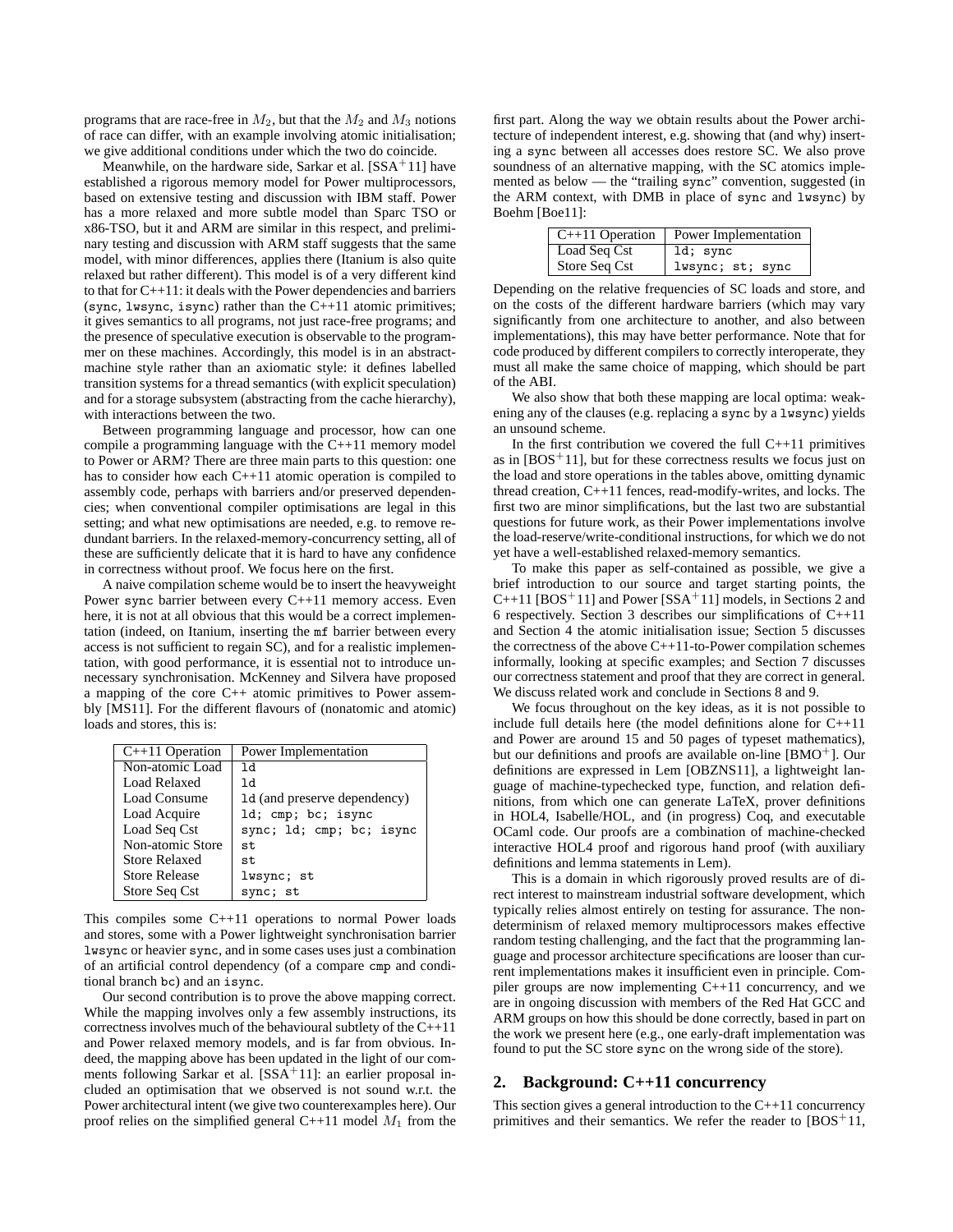Bec11, BA08] for a full discussion of many subtle points that we cannot cover here.

#### **2.1 The Language: C++11 concurrency primitives**

C++11 is a shared-memory-concurrency language with explicit thread creation and implicit sharing: any location might be read or written by any thread for which it is reachable from variables in scope. It is the programmer's responsibility to ensure that such accesses are *race-free*. For example, in the following program the spawned thread, executing thread body(&x), writes x while the main thread reads x, without any synchronisation between the two.

#include <thread> using namespace std; void thread\_body(int\* p)  $\{ \text{*p} = 2 \}$ int main() { int  $x = 1$ ; thread t1(thread\_body, &x); int  $r = x$ ; t1.join(); return 0; } These are *non-atomic* reads and writes, and this constitutes a *data race*; the fact that the program exhibits an execution containing a race makes the program *undefined* according to the standard: an implemen-

tation has freedom to behave arbitrarily (in particular, compilers can perform optimisations that are not sound for racy programs, which means that common thread-local optimisations can still be done without the compiler needing to determine which accesses might be shared).

The language provides several mechanisms for concurrent programming without races. First, accesses to shared state can be protected using mutex locks of various kinds, e.g. using m.lock() and m.unlock(). We then have various *sequentially consistent atomic* operations on objects of integral type (bytes, integer types, etc.): atomic loads, stores, and various read-modify-write operations. Atomic operations do not race with each other, by definition, so changing the above to use SC atomic operations for x gives a well-defined program, and the allowed behaviours are intended to be those one would naively expect in an SC semantics. The intention is that locks and SC atomics will suffice for most programmers. However, making all racy accesses sequentially consistent is not always required and can incur a significant performance cost, so C++11 also provides several *low-level* atomic operations (with different memory order parameters) for expert use, e.g. in concurrency libraries and other systems code. For message-passing idioms, in which one thread writes some (perhaps multi-word) data x and then a flag y, while another waits to see that flag write before reading the data, it suffices to make the flag write a *release* and the flag read an *acquire* atomic:

| int x;                                                    |
|-----------------------------------------------------------|
| $atomic<$ int> $y(0)$ ;                                   |
| // sender thread TO                                       |
| $x=1$ ;                                                   |
| y.store(1,memory_order_release);<br>// receiver thread T1 |
|                                                           |
| while $(0 == y.load(memory-order_acquire))$ {};           |
| int $r = x$ ;                                             |

The synchronisation between the release and acquire ensures that the sender's write of x will be seen by the receiver, i.e., that the read of x must be from the write x=1 rather than from some uninitialised value.

On multiprocessors with weak memory orders, notably Power and ARM, release/acquire pairs are cheaper to implement than SC atomics but still significantly more expensive than plain stores and loads (c.f. the preceding lwsync for the release and following cmp; bc; isync for the acquire in Section 1; we return later to how these act). However, these architectures do guarantee that certain dependencies in an assembly program are respected, and in many cases those suffice on the reader side. This motivates a

*release/consume* variant of release/acquire atomics. For example, suppose one thread writes some data (again perhaps multi-word) then writes the address of that data to a shared atomic pointer, while the other thread reads the shared pointer, dereferences it and reads the data.

| int x;                                      |
|---------------------------------------------|
| $atomic\times int * > p(0);$                |
| // sender thread                            |
| $x=1$ :                                     |
| p.store(&x,memory_order_release);           |
| 77 receiver thread                          |
|                                             |
| $int* xp = p.load(memory-order_countsume);$ |

Here the combination of the release/consume pair and the dependency at the receiver from the read of p to the read of x suffices to ensure the intended behaviour.

Finally, in some cases one needs only very weak guarantees, and here memory\_order\_relaxed atomics can be used. The language also includes explicit fences, in acquire, release, acquire-release, and SC forms, to ease porting of older fence-based code.

#### **2.2 Semantics: the C++11 axiomatic memory model**

Traditional shared-memory operational semantics involves an explicit memory, with interleaved transitions by threads reading and writing that memory. That is intrinsically SC, and for a relaxedmemory language such as C++11 a quite different semantic style is needed.

We say a *candidate execution* ex of a C++ program comprises a set of memory actions together with various relations over them. The actions are of the form:

| $action ::=$                               |                          |
|--------------------------------------------|--------------------------|
| $a:R_{na}x=v$                              | non-atomic read          |
| $a:W_{na}x=v$                              | non-atomic write         |
| $a:R_{\text{mo}} \times=v$                 | atomic read              |
| $a:W_{\text{mo}} \times = v$               | atomic write             |
| a: $\text{RMW}_{\text{mo}} \times = v1/v2$ | atomic read-modify-write |
| $a:L \times$                               | lock                     |
| $a:U \times$                               | unlock                   |
| $a: F_{\text{max}}$                        | fence                    |

Here a is a unique id (including a thread id),  $\times$  a location, and  $\times$ a value. Memory orders mo range over those mentioned earlier, abbreviated thus: SC, RLX, REL, ACQ, CON, and A/R.

The relations include four binary relations determined by a threadwise operational semantics: *sequenced-before* (sb), *additional synchronises with* (asw), *data dependency* (dd), and *control dependency* (cd); together with three that determine an interrelationship between memory actions of different threads: *reads-from* (rf) relates a write to all the reads that read from it; the *sequential consistent order* (sc) is a total order over all SC actions; and *modification order* (mo) is the union of a per-location total order over writes to each atomic location.

Given a candidate execution, the semantics defines various derived relations: *release-sequence*, *hypothetical-releasesequence* (a variant of *release-sequence* used in the fence semantics), *synchronizes-with* (sw), *carries-a-dependency-to* (cad), *dependency-ordered-before* (dob), *inter-thread-happensbefore* (ithb), *happens-before* (hb), *visible-side-effect*, and *visible-sequences-of-side-effects*. These are used to define when a candidate execution is *consistent* and whether it contains a *race* of some kind: a *data race*, *unsequenced race*, or *indeterminate read*, which we collect into a predicate *race ex*. A data race is a pair of accesses to the same address, at least one of which is a non-atomic write, which are not happens-before related. The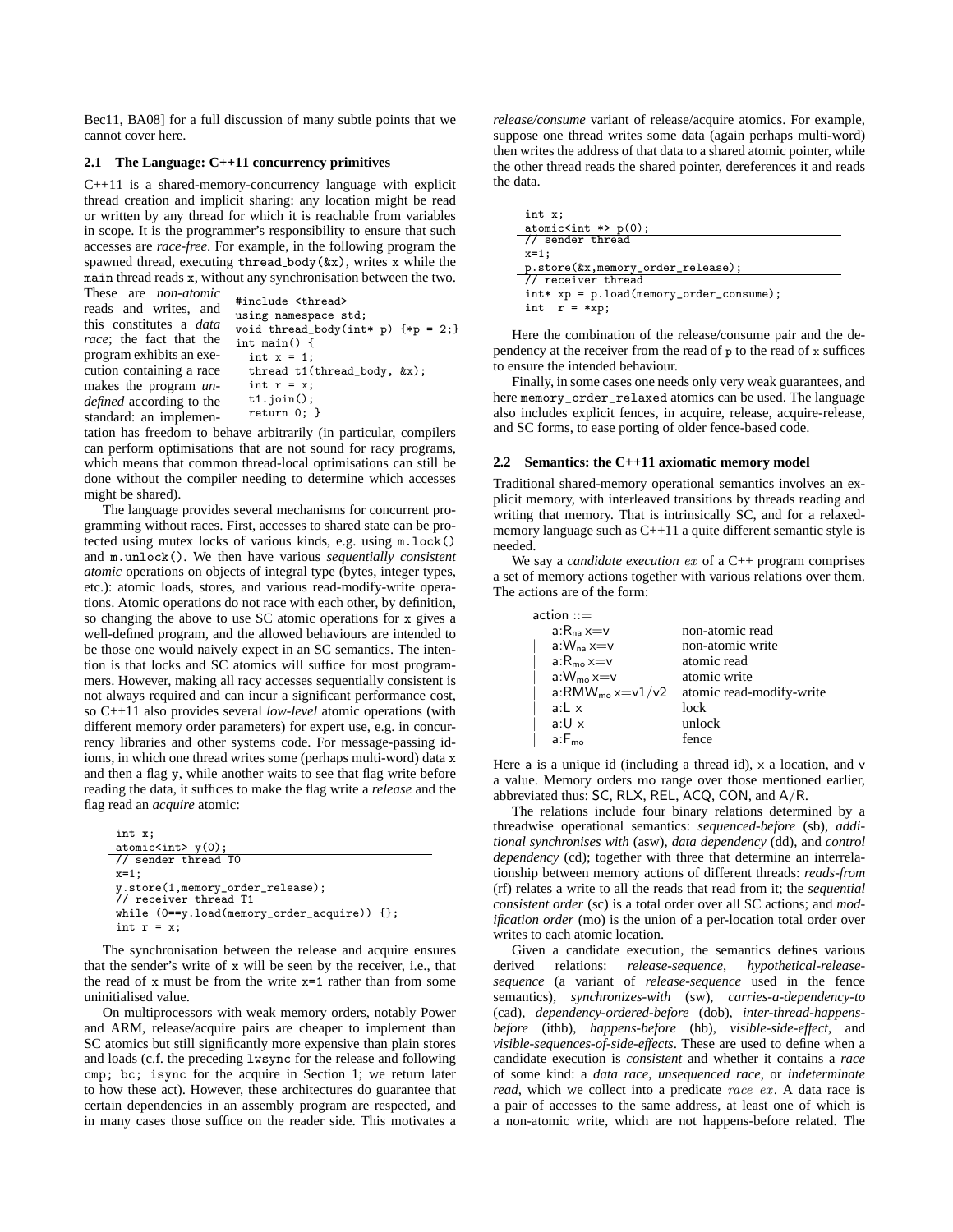*consistent reads from mapping* check has subclauses as on the right below.

| $consistent\_execution =$                | $consistent\_{reads\_{from\_{mapping}} =$ |
|------------------------------------------|-------------------------------------------|
| well_formed_threads $\wedge$             | consistent_non_atomic_read_values         |
| $consistent\_locks \land$                | consistent_atomic_read_values             |
| consistent_inter_thread_hb $\land$       | $coherent_memory\_use \wedge$             |
| $consistent\_sc\_order \wedge$           | rmw_atomicity $\wedge$                    |
| $consistent\_modification\_order \wedge$ | sc_reads_restricted $\wedge$              |
| well_formed_reads_from_mapping $\wedge$  | sc_fences_heeded                          |
| consistent_reads_from_mapping            |                                           |

For a program  $c$ -prog for which all its consistent executions are race-free with respect to all three kinds of race (which we write as drf  $c$ -proq), the semantics is the set of all those consistent executions; other programs are undefined. For example, the release-acquire program excerpted above is race-free, and one of its consistent executions is shown below (suppressing the initialisation write i: $W_{na}$  y=0). To give some flavour of the semantics, we describe why this execution is indeed consistent, referring the reader to  $[BOS^+11]$  for the detailed definitions. The *well formed threads* and *well formed reads from mapping* predicates are straightforward sanity conditions. For this simple example the inter-thread-happens-before (ithb) and happens-before relation (hb) coincide, and are just the transitive closure of the union of sequenced-before (sb) and the synchronised-with (sw) edge created by the release/acquire pair (b, c). The *consistent inter thread happens before* predicate checks that this is acyclic. The *consistent locks* and *con-*

*sistent sc order* checks are vacuous, as there are no lock or SC atomic operations in this example. The modification order (mo) is empty, as there is only one write to the atomic location, so *consistent modification order* is vacuous. For *consistent reads from mapping*,



the main subclause is *consistent non atomic read values*, which

checks that the non-atomic read of x takes the value of a *visible side effect*, which in a race-free program is unique and is the most recent write in happens-before. Then *consistent atomic read values* permits the atomic read of y to read from any element of a *visible sequence of side effects*, which is a set of writes of y, ordered by modification order, headed by a visible side effect and terminated before any write that happens-after the read. The *coherent memory use* does not contribute because the happensbefore condition already enforces coherence here. The remaining three (*rmw atomicity*, *sc reads restricted*, *sc fences heeded*) are vacuous, as there are no RMW operations or SC atomics.

# **3. Simplifying the C++11 model**

In this section, we establish two simplifications of the  $C++$  model of  $[BOS<sup>+</sup>11]$ . The standard tries to give an intuitive definition of which values an atomic read might take using *visible sequences of side effects*. As Batty et al.  $[BOS^+11, BOS^+10]$  note, taken alone they are too weak, and additional coherence axioms (now incorporated into the ISO C++ Standard) are necessary to capture the intended semantics. Given those, we can prove that the concept of *visible sequences of side effects* is unnecessary, permitting a much simpler definition of *consistent atomic read values* in a model M1:

 $consistent\_atomic\_read\_values_1 =$ 

∀b∈actions.

(is\_read b  $\land$  is\_at\_atomic\_location  $lk b$ )  $\Rightarrow$ 

(if  $(\exists a\_vse \in actions. (a\_vse, b) \in vse)$ 

then  $(\exists a \in actions \ (a, b) \in rf) \ \land \ \neg \ ((b, a) \in hb))$ else ¬  $(∃a∈actions. (a, b) ∈ rf$ )

THEOREM 1. *A C++11 candidate execution is consistent in C++ iff it is consistent in* M1*, and the races are identical.* [Proof: the happens-before relations coincide; mechanised in HOL4]

This has already been useful in automatic analysis  $[BWB^+11]$ , as it removes the only use of an existentially quantified set of sets of actions in the semantics.

Our second simplified model,  $M_2$ , removes the complications introduced by atomic consume operations (included only for expert programmers on Power and ARM) for the subset of the language without them. The original C++ model and  $M_1$  have a complex, non-transitive definition of happens-before, from the standard:

$$
ithb1 = let r = sw \cup dob \cup (sw; sb) in (r \cup (sb; r))+
$$
  

$$
hb1 = sb \cup ithb
$$

If we subset the language to remove atomic consume operations, we can give an equivalent model  $M_2$  with a much simpler

$$
hb_2=(sb\cup sw)^+
$$

THEOREM 2. *A C++11 candidate execution without consume operations is consistent in*  $M_1$  *iff it is consistent in*  $M_2$ *, and the races are identical.* [Proof: the two hb relations coincide; HOL4]

# **4. Atomic initialisation and SC semantics**

Subsetting further to remove release/acquire and relaxed operations, leaving just nonatomics and SC atomics, one would like to prove a result along the lines of Boehm and Adve [BA08], showing that for such programs the  $M_2$  semantics (and hence  $M_1$  and Standard C++) and an SC-for-DRF-programs semantics are equivalent. Our third simplified model,  $M_3$ , has the obvious SC notion of consistent execution, with a total order over all operations, and requiring reads to read the most recent writes in that. For defining data races, it uses the same style of definition as C++11, using a happens-before relation, but calculates that from the total order. To prove the result, we would need to show that a program is race-free in  $M_2$  iff it is race-free in  $M_3$ , and, for any race-free program, the sets of consistent executions are the same.

Unfortunately, this is not true in general. Given a program which is race-free in  $M_2$ , we can show that it is race-free in  $M_3$  and that it has the same consistent executions in both:

THEOREM 3.  $drf_2 c\_prog \Rightarrow drf_3 c\_prog \land$  $∀ex. opsem c<sub>-</sub>prog ex ⇒$  $(consistent\_ex_2 ex \Longleftrightarrow consistent\_ex_3 ex)$ 

(Here we write  $opsem c\_prog$  ex to mean that candidate execution ex is admitted by the threadwise operational semantics opsem for  $C+11$  program  $c$ -prog.) This is an easy corollary of the following lemma:

## LEMMA 4.

- *1.* consistent\_ex<sub>2</sub> ex  $\Rightarrow$  consistent\_ex<sub>3</sub> ex  $\vee$  race<sub>2</sub> ex
- 2. consistent\_ $ex_3$   $ex \Rightarrow$  consistent\_ $ex_2$   $ex \vee$  race<sub>3</sub> ex
- *3.* consistent\_ex<sub>3</sub> ex ∧opsem c\_prog ex  $\Rightarrow$  consistent\_ex<sub>2</sub> ex∨  $\exists \overline{ex}'. \textit{consistent\_ex}_2 \textit{ex}' \wedge \textit{race}_2 \textit{ex}' \wedge \textit{opsem c\_prog ex}'$

[Proof: the first two are straightforward; for the third, we can identify a minimal race in the  $M_3$  total order and transfer that to a consistent execution in  $M_2$ .]

However, the other direction fails, as the program below shows. In the SC  $M_3$  semantics, it is race-free, but in  $M_2$  it has a consistent execution that has races. The example relies on the fact that in C++11 there can be non-atomic writes to atomic locations: the initialisation of atomic locations are non-atomic (so that they can be implemented without fences).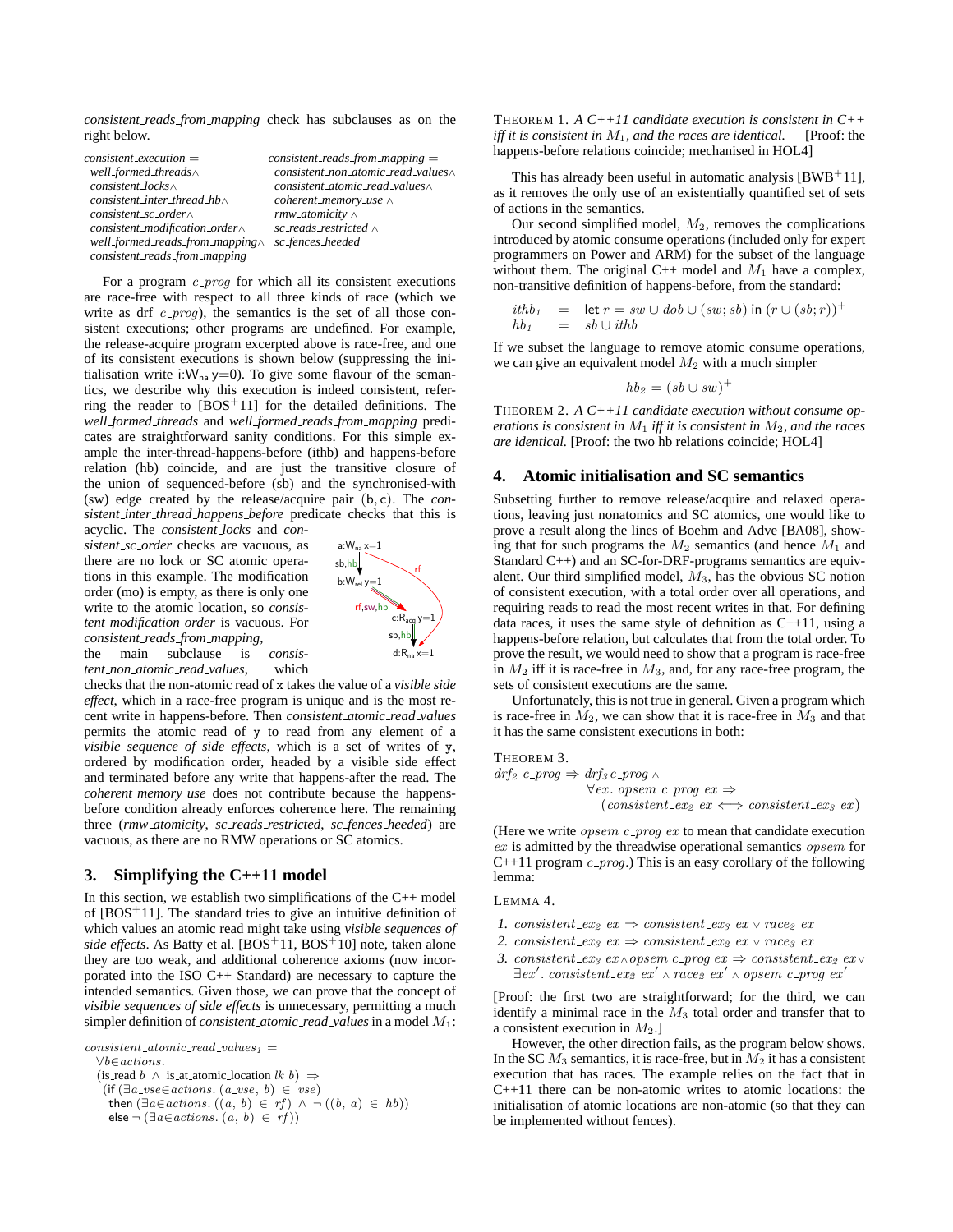| $atomic<$ int> $x(0)$ ;                        |
|------------------------------------------------|
| $atomic<$ int> $y(0)$ ;                        |
| if $(1=x.\text{load}(memory-order\_seq\_cst))$ |
| $atomic\_init(ky, 1);$                         |
| $if (1=y.load(memory-order\_seq_cst))$         |
| $atomic\_init(kx, 1)$ ;                        |

In the SC  $M_3$  semantics, both loads must read 0 and so neither of the (non-atomic) atomic init writes can take place; the program has no races and so has defined behaviour. But in  $M_2$ , there is a consistent execution in which both loads read 1. This execution has races, and so in  $M_2$  the program's behaviour is undefined. (This execution also has dynamic re-initialisation; the program might also be considered undefined in  $M_2$  for that reason.)

This issue can be eliminated by requiring atomics to be initialised when constructed, removing atomic init, and requiring that atomics are accessed via a path through sequenced-before and reads-from corresponding to data-flow from their creation (i.e., not by forging pointers). Under these additional restrictions, we have proved the desired equivalence of  $M_2$  and  $M_3$ , and hence that for this fragment C++11 has SC-for-DRF-programs semantics.

THEOREM 5. *A C++11 candidate execution that uses only nonatomic operations, SC-atomic operations, and locks, and that satisfies the conditions above, is consistent in C++11 iff it is consistent in* M3*, and the races are identical.*

# **5. Correctness of the mapping, informally**

We now instantiate the first mapping of §1 for some key examples, giving an introduction to the behaviour that Power does and does not guarantee for them, and hence explaining informally why the mapping is correct in these specific cases. We also show that both mappings are locally optimal.

In C++11, synchronisation effects are associated to atomic loads and stores with particular memory order parameters, but Power assembly language has just plain loads and stores; it provides the sync, lwsync, and isync instructions, together with certain dependencies, to constrain the otherwise highly relaxed memory model. We introduce these constraints and the model by example here, the key properties we depend on are summarised in §6. Applying the  $\S1$  mapping to the C++11 release-acquire example of §2.1 gives a Power assembly program as follows:

|                      |             | v=0                               |               |  |
|----------------------|-------------|-----------------------------------|---------------|--|
| T0                   |             | т1                                |               |  |
| $r1=1; r2=kx; r3=ky$ |             | $r2 = kx$ ; $r3 = kv$             |               |  |
| $a:$ stw $r1,0(r2)$  | write $x=1$ | loop:                             |               |  |
| $b:1$ wsync          |             | from write-rel d: $l$ wz r4,0(r3) | read y        |  |
| $c:$ stw $r1,0(r3)$  | write $y=1$ | $ e:$ cmpwi $r4,0$                |               |  |
|                      |             | f: beg loop                       |               |  |
|                      |             | g:isync                           | from read-acq |  |
|                      |             | $h:$ lwz $r5,0(r2)$               | read x        |  |

Here stw is a store, lwz a load, cmpwi a compare-immediate, and beq a conditional branch. This is essentially the same as the  $MP+lwsync+ctrlisync$  example of  $[SSA+11]$ : it has an lwsync between the two Thread 0 writes and an isync before the second Thread 1 read that follows a conditional branch that is datadependent (via the compare) on the first Thread 1 read; we call the latter a *control-isync* relationship.

For this to be a correct implementation, that Power synchronisation must be strong enough to exclude any outcomes that the C++11 semantics forbids. In particular, it must prevent the Thread 1 read of x from reading the initial state instead of from the Thread 0 write of  $x=1$ . The lwsync and control-isync are both necessary and sufficient. The lwsync keeps the two Thread 0 writes in order as observed by any other thread (otherwise, as they are to different locations, they might be re-ordered in the storage hierarchy, or even committed out-of-order). Replacing the lwsync by an isync would still permit the former reordering, as is observable on Power 6 and 7 processors (MP+isync+ctrlisync), and just by typing it cannot be replaced by a control-isync, as one cannot have a dependency from a write. Meanwhile, the control-isync relationship ensures that the read of x cannot be satisfied until the isync is committed, which requires the program-order-previous branch to be committed, which requires the read of y=1 to be committed.

Without the isync, the Power architecture permits a processor to speculatively satisfy the read of x out-of-order, before satisfying the program-order-previous read(s) of y, despite the intervening conditional branch. It can thereby read from the initial state, and this is observable in practice, for a litmus test MP+lwsync+ctrl. (That test is also C++11-expressible: it is essentially the result of applying the mapping to the release-acquire example with the read-acquire replaced by a read-relaxed.) The isync alone, without the control dependency from the preceding read to a conditional branch, also would not suffice: in this case the isync could be committed first, enabling read h to be satisfied and committed before anything else occurs. We have not observed this outcome in practice on current Power 6 or Power 7 processors (for test MP+lwsync+isync), but it is architecturally permitted. For the analogous ARM test MP+dmb+isb, the outcome is observable.

Now consider the release-consume example of §2.1, mapped to:

|                            | p=0                                     |                |          |
|----------------------------|-----------------------------------------|----------------|----------|
| ፐሰ                         |                                         | Τ1             |          |
| $r1=1$ ; $r2=kx$ ; $r3=kp$ |                                         | $r3 = kp$      |          |
| $a:$ stw $r1,0(r2)$        | write $x=1$                             | d:1wz r4,0(r3) | read p   |
| b: lwsync                  | from write-relle: $1\text{wz}$ r5,0(r4) |                | read *xp |
| $c:$ stw $r2,0(r3)$        | write $p = kx$                          |                |          |

The writing side has an lwsync as before, but now the reading side has no control-isync. It is correct nonetheless, because the Power architecture respects *address dependencies* between loads: here the read e reads from an address in register r4 which takes its value from the program-order-previous read d. In such a case the reads must be satisfied (and indeed also committed) in program order.

The above examples involve only two threads, which turns out to be a very special case. With three or more threads, one can observe that on Power a write does not necessarily become visible to the other threads atomically, and indeed can be propagated to them in different orders, or even never propagated to some threads. Any transitive reasoning across multiple threads relies on the *cumulativity* of the Power sync and lwsync barriers. Consider a threethread version of the release-acquire example, with release-acquire synchronisation between the first pair of threads and between the second pair:



The mapping introduces control-isyncs (from the load-acquires) and lwsyncs (from the store-releases) as in the candidate Power execution illustrated below:

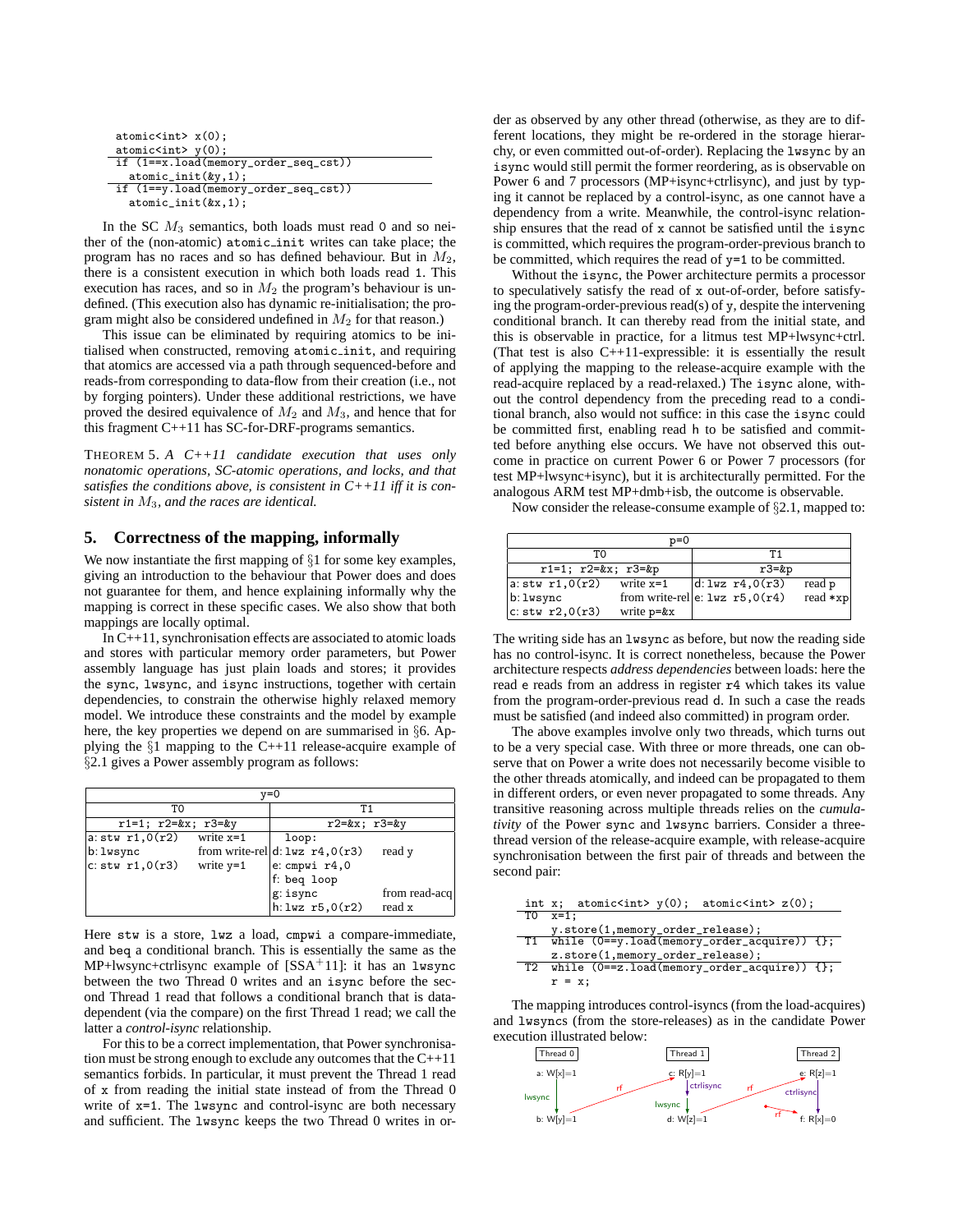Here the effect of the Thread 1 control-isync is subsumed by the following lwsync (eliminating the former is likely to be an important compiler optimisation). That leaves the Thread 2 control-isync, which acts just as in the first release-acquire example, and the two lwsyncs. To rule out the C++11-forbidden execution shown, we need to know that the writes a and d, by different threads and to different locations, are propagated to Thread 2 in that order. By the thread-local property of lwsync used above, the Thread 1 lwsync ensures that a and b are propagated to Thread 1 in that order, so a must have been propagated to Thread 1 before c reads from b and hence before the Thread 1 lwsync is committed. This means that a is in the *Group A* of that lwsync, the set of writes that have been propagated to its thread already. In turn, the cumulativity of Power lwsyncs means that a must be propagated to any other thread, e.g. Thread 2, before the lwsync is, and hence before write d is.

Now consider the classic four-thread IRIW example (Independent Reads of Independent Writes). Here Threads 0 and 2 write to two different locations; the question is whether Threads 1 and 3 can see those writes in opposite orders, one reading x=1 then y=0 while the other reads  $y=1$  then  $x=0$ .

| $atomic\times int$ x(0); $atomic\times int$ y(0); |
|---------------------------------------------------|
| TO x.store(1,memory_order_release);               |
| T1 r1=x.load(memory_order_acquire);               |
| r2=y.load(memory_order_acquire);                  |
| T2 y.store(1,memory_order_release);               |
| T3 r3=y.load(memory_order_acquire);               |
| r4=x.load(memory_order_acquire);                  |

With release-acquire atomics, this is permitted in  $C+11$  (this is clearly not a sequentially consistent outcome, and so releaseacquire atomics do *not* guarantee SC), and indeed applying the mapping gives essentially the Power test IRIW+lwsyncs, which is architecturally permitted and observable in practice.

With SC atomics, on the other hand, this non-SC outcome is forbidden in C++11. To forbid it in the implementation requires a Power sync between both pairs of SC-atomic reads, not just an lwsync. The sync is stronger in that its Group A writes (or some coherence-successors thereof), including any program-orderprevious writes, must be propagated to all threads before the sync completes and subsequent memory access instructions can begin.

A sync is also needed between the other three combinations of an SC atomic read or write, as shown by our SB+lwsyncs and R01 examples  $[SSA<sup>+</sup>11]$  for write-to-read and write-to-write, and by the WRW+WR+lwsync+sync example below for the read-towrite case, all of which are architecturally permitted. SB+lwsyncs is also observable on current implementations, whereas we have not observed the last two. Both of the latter can be explained by the fact that a Power coherence edge does not add writes into the Group A of a subsequent barrier (WRW+WR is similar to R01 but with the initial write pulled back along an rf edge). They are counterexamples to the correctness of a previous version of the mapping, which proposed an lwsync in place of the sync for SC stores in normal cacheable memory.



The first §1 mapping creates these intervening syncs by putting a sync before the load or store of an SC atomic. One could equally well put them after, as in the second mapping, though in C++11 SC atomics also have release/acquire semantics, so one then also needs a preceding lwsync for the SC atomic store (in the first mapping, the preceding sync does duty for both purposes).

Using the above examples, and some others, we can show:

THEOREM 6. *Both the* §*1 mappings are pointwise locally optimal.*

PROOF For each possible weakening there is a C++11 example with some forbidden behaviour which would map onto a Power program for which that behaviour is allowed, as checked by our cppmem  $[BOS^+11]$  and ppcmem  $[SSA^+11]$  tools using automatically generated executable versions of the models. All these examples are collected in the supplementary material  $[BMO^+]$ .

- The load-consume dependency cannot be removed  $(C++$  message-passing with release/consume  $\mapsto$  Power MP+lwsync+po).
- The load-acquire control-isync cannot be weakened to just a control dependency (MP+release/acquire  $\mapsto$  MP+lwsync+ctrl), or to just an isync  $(\rightarrow MP+lwsync+isync)$ .
- The load-seq-cst sync, whether before or after the load, cannot be weakened to an lwsync (IRIW+seq-csts  $\mapsto$  IRIW+lwsyncs), or to an isync  $(\rightarrow$  IRIW+ctrlisyncs).
- The load-seq-cst control-isync in the original mapping cannot be weakened to just control (MP+seq-csts  $\mapsto$  MP+sync+ctrl), or to just isync  $(\mapsto MP+sync+isync)$ .
- The store-release lwsync cannot be weakened to isync  $(MP+release/acquire \rightarrow MP+isync+ctrlisync).$
- The store-seq-cst sync, whether before or after the store, cannot be weakened to lwsync (R01+seq-csts  $\mapsto$  R01), or to an isync  $(\mapsto$  R+isync+sync).

 $\Box$ 

## **6. Background: the Power memory model**

In preparation for the correctness proof in the next section, we recall the overall structure of the Power memory model  $[SSA^+11]$ , sketching how the concepts we used informally in §5, e.g. of a write being "propagated to" a thread, reflect the actual semantics.

As we saw there, the fact that reads can be satisfied speculatively, even program-order-after a conditional branch, is observable. This pushes us towards an operational abstract-machine semantics, expressed as a parallel composition of a thread model and a storage subsystem.



At any one time, a thread may have many in-flight (uncommitted) instructions; reads can be satisfied and instructions committed outof-order, subject to constraints from barriers and dependencies, and uncommitted instructions are subject to restart or abort. The storage subsystem abstracts from the cache and store buffering hierarchy (and does not involve speculation). It does not have an explicit memory, but instead maintains the global accumulated constraints on the coherence order between writes to the same address that have been built up, together with a list for each thread of the writes and barriers that have been propagated to that thread.

The thread and storage subsystem models are each labelled transition systems (LTSs) synchronising on labels as in the diagram above; their composition gives another LTS with labels:

 $label:right}$ FETCH tid ii

COMMIT\_WRITE\_INSTRUCTION tid ii w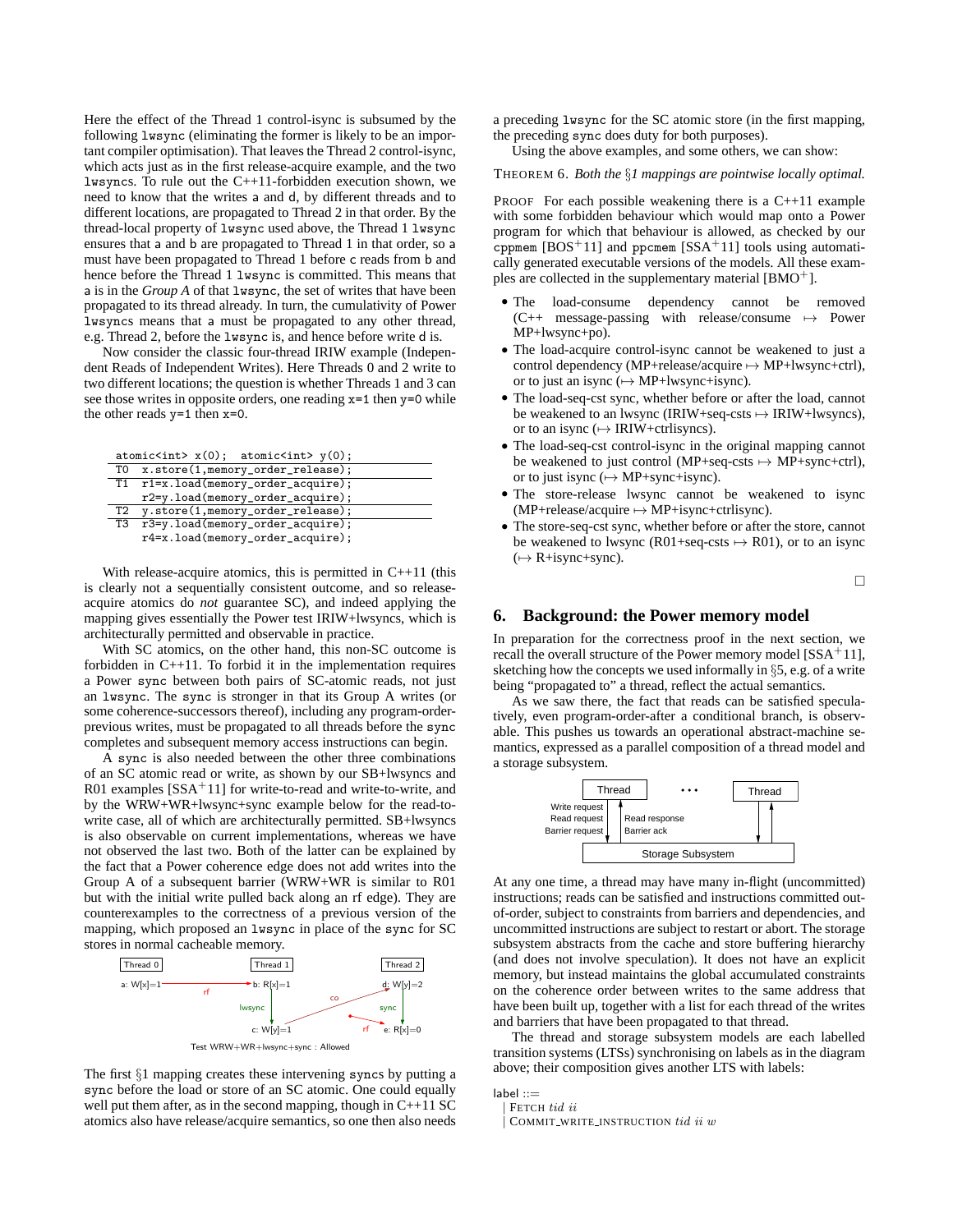COMMIT\_BARRIER\_INSTRUCTION tid ii barrier COMMIT\_READ\_INSTRUCTION tid ii rr COMMIT\_REG\_OR\_BRANCH\_INSTRUCTION tid ii  $\ensuremath{\text{WRITE\_PROPAGATE\_TO\_THREAD}}$   $\ensuremath{\textit{w}}\xspace$   $\ensuremath{\textit{tid}}\xspace$ BARRIER\_PROPAGATE\_TO\_THREAD barrier tid SATISFY\_READ\_FROM\_STORAGE\_SUBSYSTEM tid ii w SATISFY\_READ\_BY\_WRITE\_FORWARDING  $tid$   $ii_1$   $w$   $ii_2$ | ACKNOWLEDGE SYNC barrier PARTIAL\_COHERENCE\_COMMIT  $w_1$   $w_2$ REGISTER\_READ\_PREV  $tid$   $ii_1$  reg  $ii_2$ REGISTER\_READ\_INITIAL tid ii reg

PARTIAL\_EVALUATE tid ii

Here  $tid$  ranges over thread ids,  $ii$  over instruction instances,  $w$ over write events, rr over read-response events, barrier over sync or lwsync events, and reg over Power register names.

A Power execution  $t$  is simply a trace of abstract-machine states and these labels; we write machine executions power prog for the set of all such for a Power program *power\_prog* (Power programs, of type POWER PROGRAM, are essentially maps from addresses to assembly instructions, together with the initial register state, including PC, for each thread.)

Key properties required for the proofs of §7 are derived from the preconditions and postconditions of the transitions. As an example, before a barrier (sync or lwsync) is propagated to a new thread by the BARRIER PROPAGATE TO THREAD transition, any writes propagated before it to its original thread (the "Group A" writes) must first be propagated to that thread (by a WRITE PROPAGATE TO THREAD transition). For a sync, the corresponding ACKNOWLEDGE SYNC transition cannot fire until that sync is propagated to all threads (and this implies that all its Group A writes, or coherence successors thereof, must have been propagated to all threads before that in the trace). The combination of a conditional branch and an isync instruction ("ctrlisync") stops program-order-later reads being able to do their SATISFY READ transitions before the branch is resolved and committed.

To isolate particular events of interest, we let the following metavariables range over transition labels from a trace as follows:

| Metavariable   | Transition labels ranged over |
|----------------|-------------------------------|
| $\mathit{unc}$ | COMMIT_WRITE_INSTRUCTION      |
| rc             | COMMIT_READ_INSTRUCTION       |
| bc             | COMMIT BARRIER INSTRUCTION    |
| $mc$ (memory)  | COMMIT_WRITE_INSTRUCTION      |
|                | U COMMIT_READ_INSTRUCTION     |
| xc             | COMMIT_WRITE_INSTRUCTION      |
|                | COMMIT_BARRIER_INSTRUCTION    |

#### **7. Correct compilation from C++11 to Power**

We now prove that the mappings of Section 1 are correct in general, focusing on the first mapping and then discussing the changes required for the second.

#### **7.1 Correctness Statement**

The usual form of whole-program correctness statement one might expect for a compiler is an inclusion between the observable behaviours of the compiled program and those of the source:



Here, however, we are proving correctness of compilation schemes for particular constructs (the C++11 atomic and nonatomic loads and stores), not correctness of a specific compiler. We therefore want to factor out as much as possible of the definition of the source

language and of the rest of the compiler, both to remove extraneous complexity that is irrelevant to the relaxed-memory behaviour and to let us state a general result that should be re-usable in multiple later compiler correctness proofs. We do so by axiomatising the required threadwise properties of a C++11 operational semantics and a good compiler.

For the source language, we take a  $C+11$  program, of type C PROGRAM, to be a parallel composition of single-threaded programs from an abstract type C PROGRAM THREAD, with an arbitrary threadwise operational semantics for them that satisfies certain rather mild axioms. An operational semantics opsem is a relation between C PROGRAMs and sets of C++11 actions  $actions_c$  equipped with the three relevant operational-semantics relations of §2.2: sequenced-before  $sb_c$ , data-dependency  $dd_c$ , and control-dependency  $cd_c$ , packaged into a record  $op_c$  (additionalsynchronises-with is empty in the absence of dynamic thread creation). Recall that this threadwise operational semantics should leave the values of memory reads unconstrained, as that is handled by the C++11 axiomatic memory model of  $\S$ 2.2. We return below to the axioms we need.

We take a strong intensional notion of observation: given a Power machine trace  $t$  we build read and write events  $events_t$  from the COMMIT\_READ\_INSTRUCTION and COMMIT\_WRITE\_INSTRUCTION commit labels, together COMMIT WRITE INSTRUCTION commit labels, together with a reads-from relation  $rf_t$ . The observation predicate obs eq t  $actions_c$  requires that there is an exact correspondence between these  $events_t$  and the  $actions_c$  of a C++11 execution, with isomorphic reads-from relations  $rf_t$  and  $rf_c$ .

Given a Power trace  $t$ , it is also straightforward to construct analogues of the threadwise C++11 relations over the constructed events, for program order  $po_t$ , data/address dependency  $dd_t$ , and control dependency  $cd_t$ ; by analysing the trace, we can also identify the events from the same thread that are separated by control-isync, sync, or lwsync instructions in the trace, constructing relations  $ctrlisync_t$ , sync<sub>t</sub>, and  $lwsync_t$ .

A compiler comp is a function from C PROGRAM to POWER\_PROGRAM; it satisfies threadwise\_good\_compiler if for any C++11 program  $c$ -prog and any Power trace of  $comp$   $c$ -prog, there is a set of C++11 *actions<sub>c</sub>* with associated sb<sub>c</sub>,  $dd_c$ ,  $cd_c$ , and rf<sub>c</sub> relations such that

- 1. the C++11 data has the same observations as the trace: obs\_eq t  $actions_c$  rf<sub>c</sub>;
- 2. the C++11 data is allowed by the threadwise operationalsemantics: opsem  $c$ -prog actions<sub>c</sub> op<sub>c</sub>;
- 3. the C++11 relations  $sb_c$ ,  $dd_c$ , and  $cd_c$  are subsets of the corresponding relations  $po_t$ ,  $dd_t$ , and  $cd_t$  built from the trace (note that the C++11 sequenced-before relation may not be total within a thread, as evaluation order is sometimes unconstrained, but the Power program order is total within a thread); and
- 4. if one applies the mapping to the C++11 actions  $actions<sub>c</sub>$ , the result is included in the  $ctrlisync_t$ , sync<sub>t</sub>, and lwsync<sub>t</sub> relations constructed from the Power trace.

For example, a  $C+11$  action a:  $W_{REL}$  x=1 can be presumed to arise from a source program instruction x.store(e,memory order release), and so a threadwise good compiler following the mapping should have compiled it into a Power lwsync preceding a store, and any trace should contain a corresponding COMMIT BARRIER INSTRUCTION label followed (perhaps not immediately) by a COMMIT WRITE INSTRUCTION.

Finally, we express correctness on a per-execution basis and can assume that the source program is race-free, otherwise C++11 regards it as undefined and compilation is unconstrained. That leads us to the following statement of our main theorem: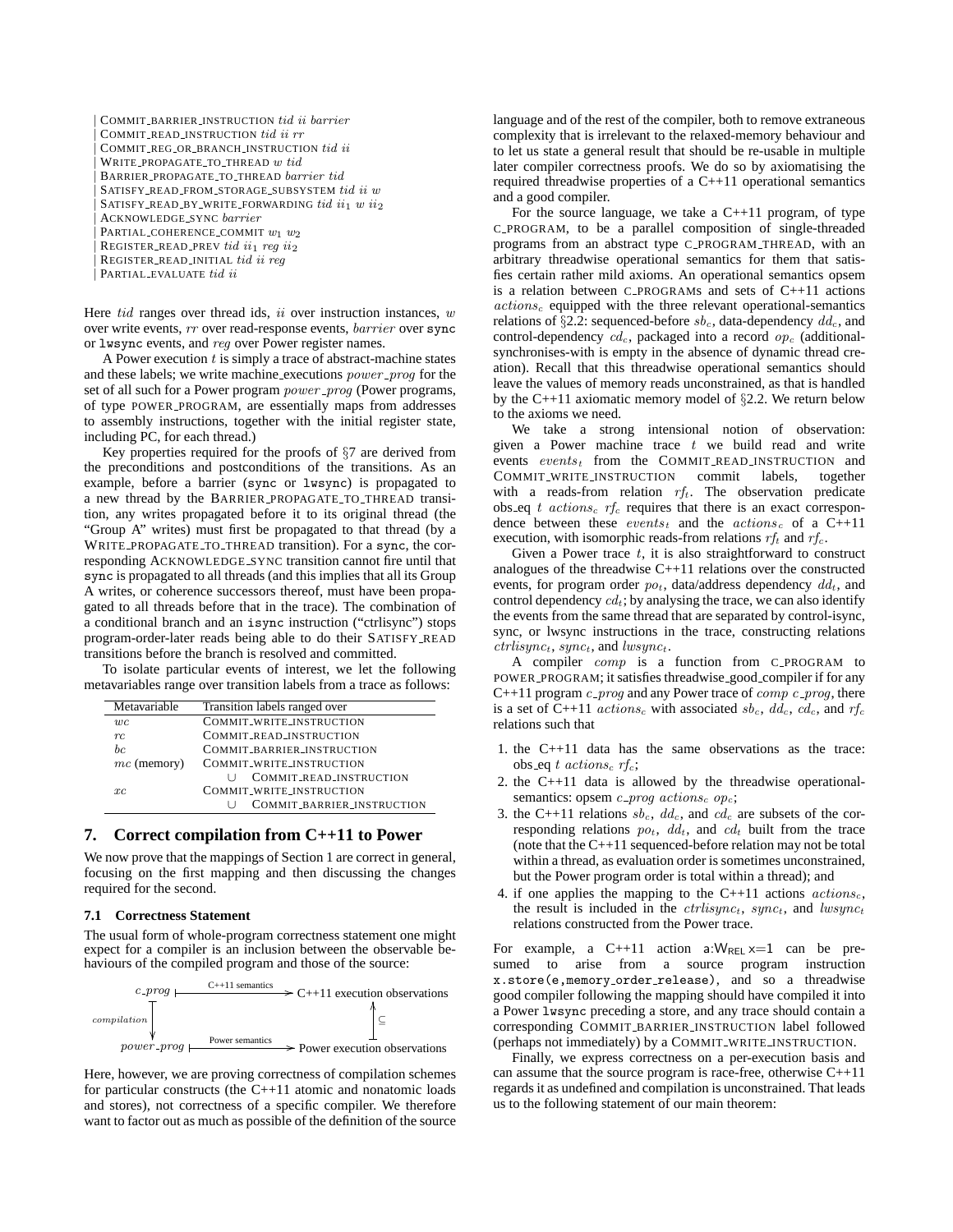THEOREM 7 (Correctness).  $\forall comp \ c_{\text{prog}}.$ threadwise good compiler comp ∧ drf c\_proq ⇒ (let *power\_prog* =  $comp \ c$ -prog in (∀t∈machine executions power\_prog.  $(∃actions_c op_c rf_c mo_c sc_c)$ . obs\_eq t actions<sub>c</sub> rf<sub>c</sub>  $\wedge$ opsem c\_prog actions<sub>c</sub> op<sub>c</sub>  $\wedge$ consistent ex  $actions_c$  op<sub>c</sub>  $rf_c$  mo<sub>c</sub>  $sc_c$ )))

Our proof follows this structure. Consider a Power trace  $t$  of a Power program  $power\_prog$  produced by a threadwise-good compiler from a  $C_{++}$  program  $c_{-}$ *prog*. The threadwise-good-compiler assumption tells us that there are some corresponding (up to obs eq) C++11  $actions_c$ ,  $op_c$ , and  $rf_c$  for which the memory actions of each thread satisfy the threadwise operational semantics. We now construct a C++11 modification order  $mo<sub>c</sub>$  and sequential consistent order  $sc_c$ , and then have to either prove that the C++11 execution comprising all this data is consistent, or to construct another consistent execution which contains a race, thereby contradicting the drf assumption.

The construction of a C++11 modification order  $mo_c$  is straightforward, as (like  $sb_c$ ,  $dd_c$ ,  $cd_c$ , and  $rf_c$ ) there is a direct analogue in the Power trace: the coherence constraints in the storage subsystem state increase monotonically along a trace, so we can just take their union  $co<sub>t</sub>$ , choose an arbitrary per-location linearisation thereof, and restrict to the atomic locations. Construction of a C++11 SC order  $sc_c$  is more involved, as we see below in §7.3.

Note that, in contrast to many compiler correctness proofs, this is not a simulation argument: the C++11 definition of consistent execution is a predicate on complete candidate executions; it is not generated by an operational semantics and does not involve any notions of a C++11 whole-program state or transition.

#### **7.2 Analysis of a Power trace w.r.t. C++11 inter-thead-happens-before**

The C++11 definition of consistent execution comprises seven conditions, as listed in §2.2, almost all of which rely heavily on the *happens-before* relation, which is the union of sequenced-before and a complex *inter-thread-happens-before* relation.

To establish those conditions, we need to analyse the Power trace with the shape of the *inter-thread-happens-before* relation in mind, making use of various ordering properties of the Power semantics and the fact that the Power program is obtained using the given mapping.

In broad terms, if there is a  $C+11$  inter-thread-happens-before relation from a write to a read, we need to show that the write has propagated to the reading thread before the read is satisfied. For read-to-read pairs, we need to show that any write propagated to the thread of the first read, before it is satisfied, has propagated similarly. For write-to-write and read-to-write pairs, we need to ensure propagation before the commit of the final write.

In more detail, we must also allow coherence successors of writes to be propagated in their place, must consider propagation of barriers, must refer to the last satisfy label of any read that reads from a different thread, and must split the different-thread/samethread cases. To capture all this, we define a *propBefore* relation over memory and barrier commit labels. For labels from different threads, we say:

• bc  $\frac{propBefore}{\longrightarrow}$  rc iff the barrier has propagated to the reading thread before the read is finally satisfied, i.e., if there is a BARRIER PROPAGATE label for bc trace-order-before the last SATISFY\_READ for rc;

- wc  $\frac{propBefore}{1}$  rc iff the write, or some coherence-successor write, has propagated to the reading thread before the read is finally satisfied; and
- $wc_1 \xrightarrow{propBefore} wc_2$  iff the write of  $wc_1$ , or some coherencesuccessor write, has propagated to the thread of  $wc<sub>2</sub>$  before the  $wc<sub>2</sub>$  commit.

For labels from the same thread, we say:

- $xc \xrightarrow{propBefore} rc$  iff  $xc$  is either a write commit label and is read by rc or it is trace-order-before rc is finally satisfied; and
- $xc \xrightarrow{propBefore} wc$  iff  $xc$  is trace-order-before  $wc$ .

Consider now the C++11 definition of happens-before (hb). Without relaxed or consume operations, it only crosses threads with a reads-from edge of a release/acquire pair that synchronise with each other. Under the mapping, this  $rf_t$  edge must be preceded by  $sync<sub>t</sub>$  or  $lwsync<sub>t</sub>$  and followed by a  $ctrlisync<sub>t</sub>$ . With relaxed atomics, the acquire might read from something in the release sequence of the release it synchronises with. In Power terms, a release sequence is a series of same-thread  $\cos$  edges (if we covered read-modify-write operations, these would not necessarily be on the same thread). Adding consume atomics, release/consume synchronisation involves the dependency-ordered-before (dob) relation, which is similar to ithb except that on the right hand side it only reaches to dependent operations, not to all program-order successors of the read. In Power terms, in this case the  $ctrlisync_t$ is replaced by  $dd_t^*$ . All this motivates the definition of a machine analogue of ithb,  $machine\text{-}ithb_t$ :

 $((sync_t \cup lwsync_t)^{\text{refl}}; coi_t^*; rfe_t; (ctrlisync_t \cup dd_t^*)^{\text{refl}})^+$ 

where  $\cos t$  is the machine coherence order restricted to pairs of writes by the same thread, and  $rfe_t$  is the machine reads-from relation restricted to write/read pairs on distinct threads.

LEMMA 8. *Given two C++11 memory actions*  $m_1$  *and*  $m_2$  *and the*  $corresponding$  Power commit events  $mc_1$  and  $mc_2$ , if  $m_1 \xrightarrow{ithb_c}$  $m_2$  then  $mc_1 \xrightarrow{machine-ithb_t} mc_2$ .

PROOF By a series of lemmas about the C++11 auxiliary relations, unfolding the definitions, with reasoning as above.  $\Box$ 

To prove the required propagation property (Corollary 10 below), we first consider the left part of this relation:

LEMMA 9 (Propagation).

- $1.$  If wc  $\xrightarrow{((sync_t \cup lwsync_t)^{refl}; coi_t^*; rfe_t)^+} rc$ , then wc  $\xrightarrow{propBefore} rc$ .
- 2. If  $rc_1$   $\xrightarrow{((sync_t \cup lwsync_t)^{ref}; coi_t^*, rfe_t)^+}$   $rc_2$ , then for any write  $\textit{commit we} \xrightarrow{\textit{propBefore}} rc_1, \textit{we have we} \xrightarrow{\textit{propBefore}} rc_2.$

PROOF By induction on the transitive closure of the relation. In the base case, by decomposing the large relation, two intermediate write commit events appear ( $wc_1$  and  $wc_2$ ). In the case where  $mc \xrightarrow{sync_t \cup lwsync_t} wc_1$ , if mc is a write, then it falls into the Group A of the intervening barrier; if it is a read, then any write propagated to its thread before it is satisfied falls into the Group A of the barrier. The  $\omega i_t^*$  relation is a subset of  $po_t$ , hence we also have  $mc \xrightarrow{sync_t \cup lwsync_t}{wc_2}$ . Hence, using the A-cumulativity property of the Power machine and since we know that  $wc<sub>2</sub>$  does propagate to the thread of  $rc$  before  $rc$  is last satisfied (because it is read from), the writes in the Group A of the barrier (or some coherence successors) must have previously been propagated to that thread. This establishes the desired  $\frac{propBefore}{propBefore}$  relationship. In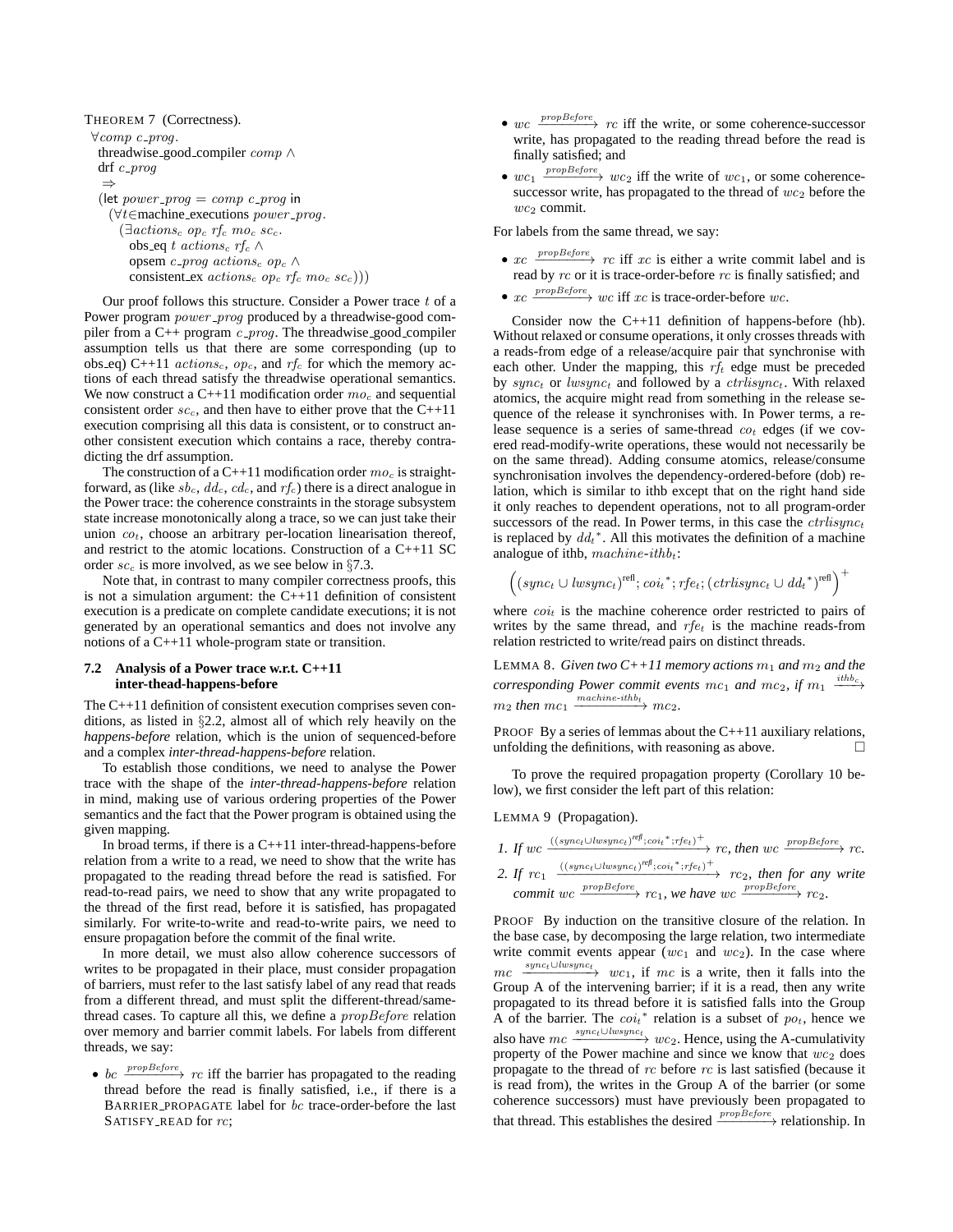the other case,  $mc = wc_1$ , we just saw that  $wc_2$  does propagate to the thread of  $rc$  in time and it is here a coherence-successor of mc. For the inductive case we use the same reasoning as for the first step to establish that the writes under consideration are first propagated to the thread of the intermediate read, and then the induction hypothesis.

COROLLARY 10 (Propagation w.r.t. ithb).

\n- 1. If 
$$
rc \xrightarrow{machine\text{-}ithbt} mc
$$
 then for any write commit we with  $wc \xrightarrow{propBefore} rc$ , we have  $wc \xrightarrow{propBefore} mc$ .
\n- 2. If  $wc \xrightarrow{machine\text{-}ithbt} mc$  then  $wc \xrightarrow{propBefore} mc$ .
\n

PROOF *ctrlisync<sub>t</sub>* and  $dd<sub>t</sub>$  are subsets of po so, without loss of generality, we can neglect all those edges except the last one:

$$
wc \xrightarrow{((sync_t \cup lwsync_t)^{\text{refl}}; coi_t^*; rfe_t)^+} rc \xrightarrow{(ctrlisync_t \cup dd_t^*)} mc
$$

Lemma 9 establishes propagation to the thread of  $rc$ , then, using either the ctrlisync<sub>t</sub> or  $dd_t$ , if mc is a read then it is satisfied after  $rc$  is committed, and if  $mc$  is a write then it is committed after  $rc$ is committed.

Several of the C++11 conditions are acyclicity properties (either explicitly so, e.g. the consistency of ithb, or requiring consistency between relations, e.g.  $rf_c$  and  $hb_c$ ). To establish these, it is convenient to reduce them to the acyclicity of trace order, by the following lemma.

LEMMA 11 (Trace order respects  $machine\text{-}ithb_t$ ). *If*  $mc_1 \xrightarrow{machine-ithb_t} mc_2$  *then*  $mc_1$  *is before*  $mc_2$  *in the trace.* 

PROOF Along the same lines as the reasoning above, by induction on the transitive closure of machine-ith $b_t$ .

#### **7.3 Analysis of a Power trace to construct a C++11 SC order**

C++11 demands a single total order sc over all the SC atomic actions, subject to some consistency conditions. Broadly, this order must be consistent with the sequenced-before relation, with modification order, and for each SC read rc, if it reads from a SC write  $wc$ , then  $wc$  must be the last SC write to that location before  $rc$ in the SC order, while if it reads from a non-SC write wc′ , then wc' cannot be after (in happens-before) any SC write to the same location which is itself after rc in the SC order.

In Power terms, the first two conditions are straightforward to express: we need to construct a total order on SC actions which includes the subparts of  $po_t$  and  $co_t$  ( $po_t^{sc}$  and  $co_t^{sc}$  respectively) that are restricted to SC actions. However, there is no obvious corresponding total order visible in the trace. In particular, recall from §6 that for write commit labels trace order is not necessarily consistent with the coherence order  $co_t$ . It is also not sufficient to use an arbitrary linearisation of  $(po_t^{sc} \cup co_t^{sc})^*$  (though  $po_t$  and  $co_t$ are individually acyclic), since that may introduce bad intervening writes to the same location in between a pair of a write and a read that reads-from it. Consider then an SC read  $rc$ , and the write  $wc$ (not necessarily SC) that it reads-from, and recall that we have a coherence order  $co<sub>t</sub>$  for writes to that location. We define two new derived relations on SC reads and writes: from-reads  $(f r_t^{sc})$  defined as  $rc \xrightarrow{fr_t^{sc}} wc_1$  if  $wc \xrightarrow{co_t} wc_1$ , i.e.  $rc$  reads-from a coherence predecessor of the SC  $wc_1$ ; and extended-reads-from  $(erf_t^{sc})$  defined as  $wc_1 \xrightarrow{erf_t^{sc}} rc$  if  $wc_1$  is the last SC write in coherence order equal to or before the wc that  $rf_t$  reads from. From-reads relations have been used by various researchers [ABJ<sup>+</sup>93, AMSS10, Alg10], and the latter reference proves that if the union of program-order, coherence, reads-from, and from-reads is acyclic, then the execution is an SC execution by the traditional definition [Lam79] of a single global order over all events. We use this characterisation in Theorem 13 below.

We will use as the SC order an arbitrary linearisation of  $(po_t^{sc} \cup$  $co_t^{sc} \cup fr_t^{sc} \cup erf_t^{sc}$ . We now show that this combination of relations is acyclic, and hence can be consistently extended to a total order. First note that if the above relation has a cycle, there must be at least one  $mc_1 \xrightarrow{po^{sc}_{t}} mc_2$  edge in the cycle, as otherwise it is straightforward to deduce that the coherence relation implied by the machine trace is itself cyclic. Under the mapping, this means that  $mc_1$  and  $mc_2$  must be separated in the trace by a sync and its ACKNOWLEDGE SYNC transition. Our main lemma for this (Lemma 12 below) says that for any mc with  $mc \xrightarrow{(po_1^{sc} \cup co_1^{sc} \cup fr_1^{sc} \cup erf_1^{sc})^*} mc_1$ , it must be in trace-order before that ACKNOWLEDGE SYNC transition (call this the  $S$  transition), and this contradicts  $mc_2$  being after that transition.

We will prove Lemma 12 by induction on the length of the relation, case analysing the relation in the first step. We have to strengthen the inductive hypothesis in two ways to make the proof go through. For example, consider the case where the first step is a  $r c \xrightarrow{fr_{t}^{sc}} wc$  edge. We know inductively that wc is before S in the trace, but this does not immediately help us know that the read  $rc$ is also before S. What we need is the strong property of the sync (recall §6), that before the acknowledgement for a sync in the trace, preceding writes are not merely committed but also they (or some coherence successors) are propagated to all threads. This suffices, since if wc is propagated to the reading thread, and it is not readfrom, the read must already have been done.

For the second strengthening, consider the case where the first step is a wc  $\frac{rf_t}{\longrightarrow}$  rc edge (one kind of an  $erf_t^{sc}$  edge is a rf<sub>t</sub> edge). As above, we will have to inductively establish that the write wc have been propagated to all threads before the sync acknowledgement S. The Power machine guarantees this for any sync on the same thread as rc, but not necessarily for syncs on other threads. To make the induction work, we will find a new intermediate sync acknowledgement  $S_n$ , which is on the same thread as an event related to rc in the  $po<sub>t</sub><sup>sc</sup>$ -free part of the relation. Since this involves only  $co<sub>t</sub><sup>sc</sup>, fr<sub>t</sub><sup>sc</sup>$  and  $erf<sub>t</sub><sup>sc</sup>$  edges, these will be on the same location, and wc will then be correctly related by coherence to a write that is known to be propagated everywhere before  $S_n$  in the trace.

The final statement is then:

LEMMA 12 (Main Lemma for SC). Suppose  $mc_1 \stackrel{po_t}{\longrightarrow} mc_2$ , and *there is a sync ack S between*  $mc_1$  *and*  $mc_2$  *in the trace. Suppose*  $mc_n \xrightarrow{(po_i^{sc} \cup co_i^{sc} \cup fr_i^{sc} \cup erf_i^{sc})^*} mc_1$ . Then there is an  $mc'_n$  and a *sync ack*  $S_n$  *such that:* 

- *1.*  $mc_n$  *is before*  $S_n$  *in the trace, and*  $S_n$  *is before or equal to*  $S$ *in the trace;*
- 2. If  $mc_n$  *is a write, then that write or a coherence successor has propagated to all threads before*  $S_n$  *in the trace;*
- 3.  $mc'_n$  *is before*  $S_n$  *in the trace*;
- 4.  $mc'_n$  and  $S_n$  are from the same thread; and
- $5.$   $mc_n \xrightarrow{(co_i^{sc} \cup fr_i^{sc} \cup erf_i^{sc})^*} mc'_n$  (the subpart of the relation be*tween*  $mc_n$  *and*  $mc'_n$  *is*  $po_t$ -*free*).

PROOF By induction on the length of the chain  $mc_n \xrightarrow{(po_1^{sc} \cup co_t^{sc} \cup fr_t^{sc} \cup erf_t^{sc})^*} mc_1$ . In the base case,  $mc_n = mc_1$ , and the required conditions are easily established by taking  $mc'_n = mc_n$  and  $S_n = S$ .

In the inductive case, we case analyse on the kind of relation in the first step. For  $co_t^{sc}$ ,  $fr_t^{sc}$  and  $erf_t^{sc}$ , we use the same intermediate event and sync acknowledgement as the inductive hypothesis, making  $mc'_n = mc'_{n-1}$  and  $S_n = S_{n-1}$ . Then, for example, if the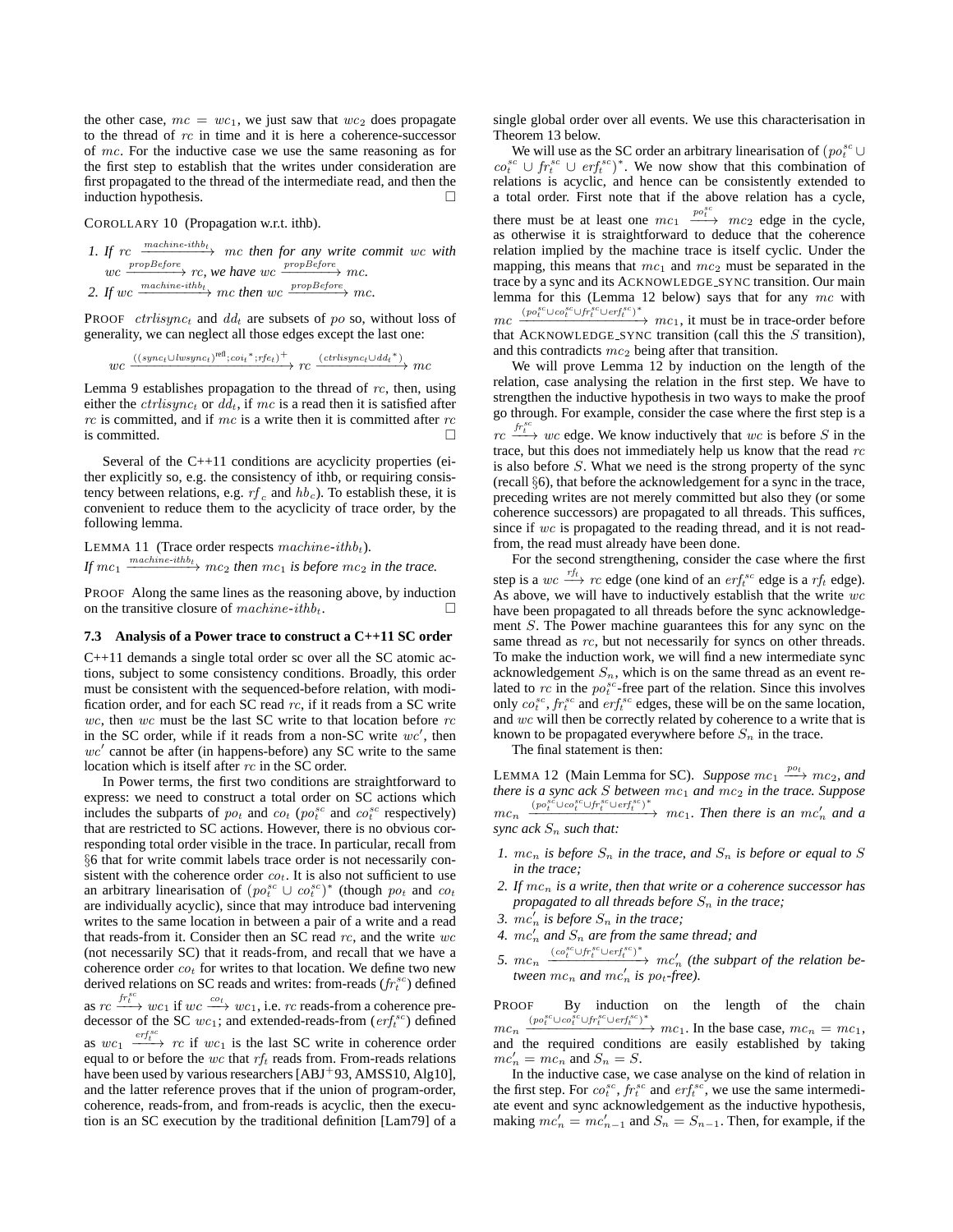edge is  $wc_1 \xrightarrow{co_i^{sc}} wc_2$ , we have inductively that  $wc_2$  is propagated to all threads as required before  $S_n$ , and thus a coherence successor of wc<sub>1</sub> is as well. We outlined the  $rc \xrightarrow{fr_{t}^{sc}} wc$  and  $wc \xrightarrow{erf_{t}^{sc}} rc$ cases in the description above.

In the remaining case,  $mc_n \xrightarrow{po^{sc}_{t}} mc_{n-1}$ , we have two SC events separated in program order. By the mapping, there must be a sync between them in program order. Let  $S_n$  be the acknowledgement transition for that sync, and  $mc'_n = mc_n$ . Then the required conditions are easy to check.

Notice in the proof that we use the sync program-order between any two SC actions from the same thread. This is crucial for the induction to go through. Indeed, as shown in §5, for any pair of SC actions, if we weaken the sync to anything else (lwsync or weaker), we have a counterexample to show a program with only SC actions behaving in a non-sequentially consistent manner.

The proof is applicable in a wider setting than just for  $C+11$ . The key fact we used to create the SC order is that every pair of SC actions on the same thread is separated (in program order) by a sync. Looking at the proof for the case that every memory access is a SC atomic action (i.e. no other memory types, or nonatomic accesses) shows that such a program has only sequentially consistent behaviour, an interesting fact in its own right about Power assembly programs.

THEOREM 13 (Syncs between every pair of accesses restore SC). *Suppose we have a Power (assembly) program with every pair of memory accesses on the same thread separated in program order by a sync. Then the program has only sequential consistent behaviour.*

PROOF Given the premises, the proof of Lemma 12 shows that  $(po_t \cup co_t \cup fr_t \cup rf_t)^*$  is acyclic, then by [Alg10, §4.2.1.3] the execution is Lamport-SC.

#### **7.4 Verification of consistent execution**

We now have the tools to verify the satisfaction of all the conjuncts of the *consistent execution* predicate, as listed in §2.2 and simplified by Theorem 1 of §3. The two *well formed* conjuncts hold by the obs eq and assumptions on opsem, e.g. that the sequencedbefore relation only relates actions of the same thread. The *consistent locks* conjunct is vacuous in the sublanguage we consider in this section. For the others, we use the correspondences between C++11 actions and relations and Power trace events and relations we established in §7.1 and in §7.2, mostly using Corollary 10 and Lemma 11.

First, consistent\_inter\_thread\_happens\_before states the acyclicity of ithb. Using Lemma 11, we prove by contradiction that such a cycle implies a cycle in the trace order.

Next we have four coherence conditions for pairs of a read and a write (CoRR, CoRW, CoWR and CoWW), which are part of *consistent modification order* and *coherent memory use* (itself part of *consistent reads from mapping*). These diagrams involve  $rf_c$  and  $hb_c$  edges relating two writes and some reads, all at the same atomic location; they require the writes to be correctly ordered in  $mo<sub>c</sub>$ . For example:

LEMMA 14 (CoRW). *Given*  $C++11$  *actions*  $w_1$ *, r, and*  $w_2$ *, all to the same location, and an rf<sub>c</sub> and hb<sub>c</sub> edge as below, the*  $w_1 \xrightarrow{m o_c}$ w<sup>2</sup> *edge exists.*



PROOF To establish this we first show that the Power write  $wc_1$ corresponding to  $w_1$  is propagated to the thread of the Power write  $wc_2$  corresponding to  $w_2$  before  $wc_2$  is committed. In more detail:

For the  $rf_c$  edge, the inclusion from §7.1 gives us a Power  $wc_1 \stackrel{rf_t}{\longrightarrow}$  $rc$  relation between the corresponding commit events from the trace. For the  $hb_c$  edge, by the definition of C++11 happens-before, either (case 1) there is an  $sb_c$  edge, in which case we use the inclusion from §7.1 to show  $rc \stackrel{pot}{\longrightarrow} wc_2$  (and they are on the same thread), or (case 2) an  $ithb_c$  relationship, in which case there is an  $rc \xrightarrow{machine-ithb_t} wc_2$  edge. We know (because of the Power rules involved in a reads-from relation, and with a case split on whether  $wc_1$  and rc are on the same thread or not) that  $wc_1$  propagates to the thread of rc before rc is finally satisfied. Hence  $wc_1$  is propagated to the thread of  $wc<sub>2</sub>$  before the latter is committed, either (in case (1)) because the semantics of the commit transition guarantees that  $po<sub>t</sub>$  is respected by the trace order for events at a same location, and using transitivity, or (in case (2)), by Corollary 10.

Finally, by the storage-subsystem semantics for COMMIT WRITE INSTRUCTION, when a write is committed, it automatically becomes coherence-after all the writes that have already been propagated to its thread, so  $wc_1 \xrightarrow{co_t} wc_2$ . And by the construction of  $mo_c$ , that gives  $w_1 \xrightarrow{m o_c} w_2$ .

The other three coherence properties are similar, albeit administratively more complex. Two additionally use the fact that a Power read can only be satisfied from the last write (to the relevant address) that has been propagated to its thread.

The *consistent sc order* predicate checks that SC is a strict total order over the SC actions. The totality is by construction; strictness is by acyclicity. It also requires that  $hb_c$  and  $mo_c$  restricted to SC atomics are included in  $sc<sub>c</sub>$ . The first is immediate from the construction of  $hb_c$  from subsets of the relations involved in the construction of  $sc_c$ . The second makes use of a lemma stating the inclusion in  $co<sub>t</sub>$  of the relation from which we build the SCorder when restricted to pairs of writes at a same location, and the construction of  $mo<sub>c</sub>$ .

The *consistent modification order* predicate consists of CoWW, dealt with above, a totality condition that is immediate from the construction of  $mo<sub>c</sub>$  as a linearisation, and a check that it only relates writes at atomic locations, which is also by construction.

Now we have the subclauses of *consistent reads from mapping*. Two, *rmw atomicity* and *sc fences heeded*, are vacuous for the sublanguage we consider. We dealt with the coherence conditions of *coherent memory use* above.

The predicate *sc reads restricted* forces any SC read to read from the last  $sc_c$ -preceding write (wc) at the same location, or some non-SC write that is not  $hb_c$ -before wc. The proof is by constructing a SC-cycle for each forbidden situation, which contradicts the results of §7.3.

An interesting observation here is that, through the application of the acyclicity result of §7.3, we make use for the first time of the barriers placed by the mapping before the compilation of SC reads. And in fact, we do not rely anywhere else on these barriers as they play no part in the propagation property stated by Lemma 9.

Finally, we get to the constraints on read values. The *consistent\_non\_atomic\_read\_values* predicate says that a read r at a nonatomic location must read from a visible side-effect, i.e., a write  $w$ that happens-before r such that there is no write  $w'$  that happensbetween  $w$  and  $r$ . Assuming the contrary, there are three possible situations:

- 1.  $r$  reads from a write that happens-after it;
- 2.  $r$  reads from an hb-hidden write: there exists a  $w'$  that happensbetween  $w$  and  $r$ ; or
- 3. r reads from an hb-unrelated write.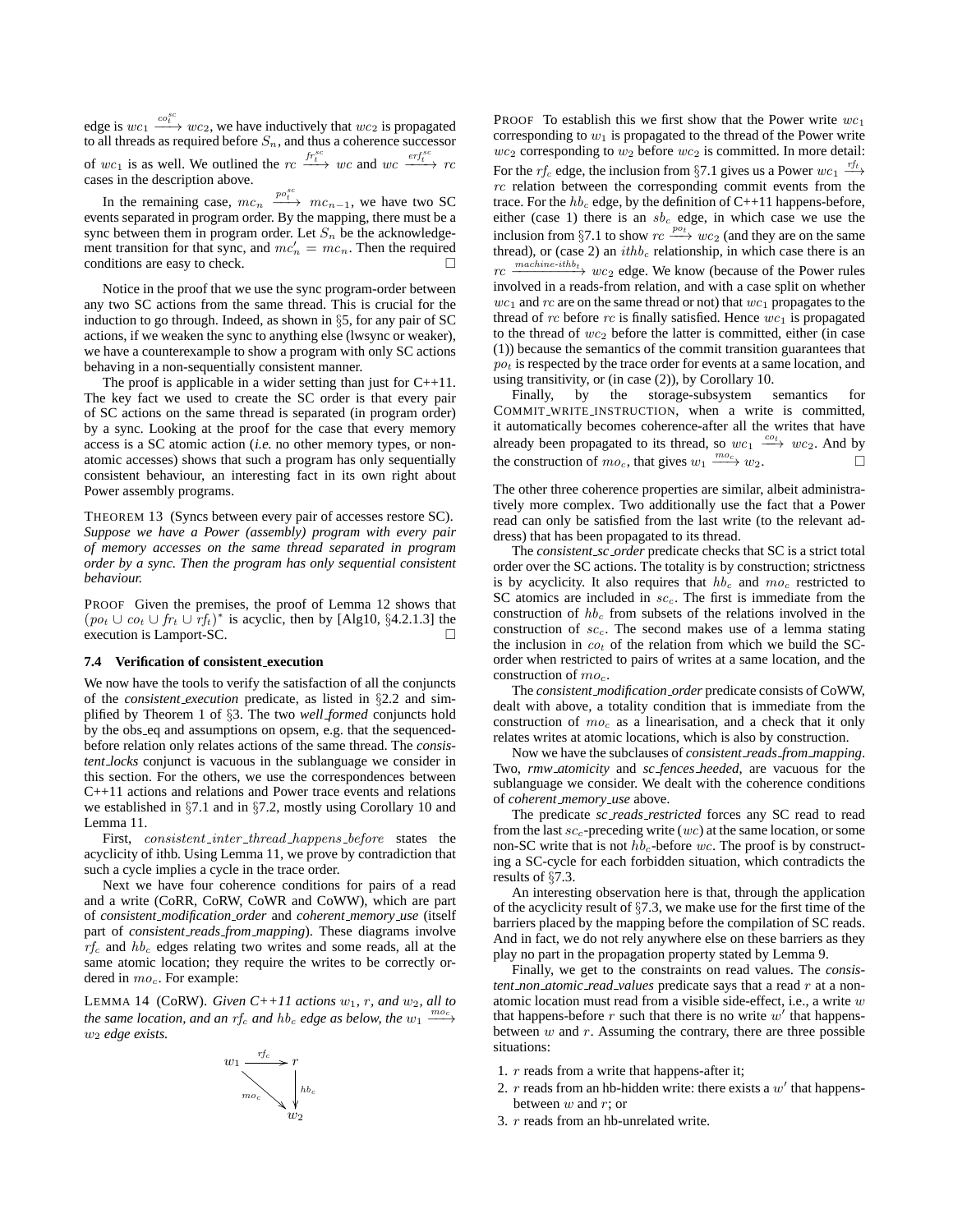Cases 1 and 2 are lengthy but in the same style as the reasoning for CoRW and CoWR, showing that writes propagate appropriately.

Case 3 is quite different. Here we have a Power read  $rc$  that reads from a write wc for which neither  $w \xrightarrow{h b_c} r$  nor  $r \xrightarrow{h b_c} w$ hold. Intuitively, this is a race, but this is not a consistent execution: r cannot read from w in C++ unless  $w \xrightarrow{h b_c} r$ .

In the next section we show that in this case the original program has some other candidate execution that is consistent and that has a race (a data race or indeterminate read), contradicting the top-level assumption that the program was drf. A similar situation arises for the last subclause, *consistent atomic read values*.

Formally, we case split at the top level on the following  $rf_{in\_hb}$  predicate, capturing additional assumptions that ensure consistency:

$$
\begin{aligned}\n& rf\_\text{in.hb} = \forall w\ r. \\
& (w\ \frac{rf_c}{r} \ r \land r \text{ is a non-atomic read} \Rightarrow w\ \frac{hb_c}{r} \ r) \land \\
& (w\ \frac{rf_c}{r} \ r \land r \text{ is an atomic read} \Rightarrow \\
& (\exists w'.\ \text{is\_write}\ w' \land \text{same\_location}\ w\ w' \land w'\ \frac{hb_c}{r}))\n\end{aligned}
$$

If rf in hb holds, case (3) is excluded and *consistent non atomic read values* and *consistent atomic read values* can be established directly.

#### **7.5 Construction of a racy consistent execution**

In the situation where the  $rf_{in\_hb}$  predicate of the previous section does not hold, our strategy is to 1) find a prefix of the trace for which  $rf_{in\_hb}$  holds and build a consistent execution for it by applying the reasoning of Section 7.4 to that prefix; 2) add an indeterminate or data-race read to the consistent execution; 3) return any missing sequenced-before predecessor actions to the consistent execution; 4) extend the consistent execution until it is a complete execution of the original program.

For Step 1, we find the first read commit  $rc$  on the trace that causes a violation of  $rf_{in\_hb}$ , and build a consistent execution for part of the trace that precedes it. Our ability to use Section 7.4 for this relies on the fact that the commit labels on the trace respect  $rf_t$ ,  $dd_t$ , and  $cd_t$ , which are in turn consistent with  $rf_c$ ,  $dd_c$ , and  $cd_c$ .

Steps 2–4 rely on the following receptiveness axiom about the C++ threadwise operational semantics, which we believe any reasonable operational semantics should satisfy.

```
\forall c-prog actions' actions<sub>c</sub> op<sub>c</sub> a new<sub>-</sub>a.
 opsem c_prog actions<sub>c</sub> op<sub>c</sub> \wedgea \in (actions_c \setminus actions_c') \land new_a \in all_values a \land ...is_read a \wedge actions'_c \subset actions_c \wedge(\text{actions}_c' \cup \{a\}) is downward closed under (\text{dd}_c \cup \text{cd}_c)^+⇒
 (\exists new\_act_c new\_op_c.let stay\_act_c = actions'_c \cup\{b | b \in actions_c \setminus actions'_c \land b \neq a \land \neg a \xrightarrow{(dd_c \cup cd_c)^+} b\}in
     stay_act<sub>c</sub> ∩ new_act<sub>c</sub> = \emptyset ∧
      ((\mathit{op}_c|_{(\mathit{stay}\textit{.act}_c\;\cup\;\{a\})})[\mathit{new}\textit{.a}/a] =new\_op_c|_{(stay\_act_c \cup \{new_a\})}) \wedge(\forall x \ y. x \xrightarrow{(new\_dd_c \cup new\_cd_c)} y \land x \in new\_act_c \Rightarrowy \notin stay\_act_c \cup \{new\_a\}) \wedgeopsem c_prog (stay_act<sub>c</sub> ∪ {new_a} ∪ new_act<sub>c</sub>) new_op<sub>c</sub>)
```
It states that if the operational semantics can perform a read at a certain point, it can instead perform any read that is of the same kind and from the same location, but that reads a (potentially) different value. This reflects the fact that the threadwise operational semantics relies on the memory model to determine how memory reads are satisfied. Furthermore, later actions that do not depend on the read via  $(dd_c \cup cd_c)^+$  are unaffected by the change of value read. This reflects the fact that the threadwise operational

semantics is required to correctly calculate the notions of control and data dependence. We now return to the construction of the racy execution. For Step 2, if there is a visible side effect  $w'$  of r (recall that r is the read that violated  $hb_in\_rf$ ), we create a new read  $r'$  according to the opsem axiom and have  $r'$  read from  $w'$ . This  $r'$  then races with the write w that  $r$  read from originally. If there is no visible side effect, we have  $r$  read from nothing, and the execution has an indeterminate read. We prove that this new execution is consistent by showing that the happens before relation is unchanged, except for switching  $r$  to  $r'$ .

Step 3 is necessary because the Power can speculatively execute reads out of program order, and so the prefix chosen in Step 1 might be missing actions that the C++ threadwise operational semantics requires. In other words, the trace ordering is not necessarily consistent with  $po<sub>t</sub>$ , and hence the trace prefix might not be downward closed in  $sb<sub>c</sub>$ . The addition of such a missing read r in Step 3 follows the same reasoning as in Step 2 with the added observation that  $r$  cannot be (atomic) sequentially consistent or acquire because the Power cannot speculate past the control+isync dependency that would follow such a read. The addition of missing writes is straightforward.

Step 4 is straightforward because there are no constraints on how the execution extended to completion; it already contains the race, and further application of opsem axiom will not disturb it.

This completes the proof of Theorem 7.

## **7.6 Alternate trailing-**sync **mapping**

As mentioned in §1, a modified mapping has been proposed that has a sync barrier as the last instruction in the mapping for all SC actions. This keeps a sync barrier program-order between any pair of SC actions from the same thread, which ensures the results of §7.3 hold. The rest of the proof interacts with SC actions through the SC order, so it can be carried over unchanged. One additional subtlety is that SC stores are also release stores, and SC loads in C++ are also acquire loads. The first fact requires the lwsync before the store for SC stores, as for release stores. The second requires program-order-later loads to be stopped from being satisfied before the SC load is. The trailing sync suffices here.

## **8. Related Work**

The most closely related work is our correctness proof of a compilation scheme from  $C+11$  to x86 [BOS<sup>+</sup>11]. That covered RMWs in addition to loads and stores, but was nonetheless comparatively simple, as x86 has a strong TSO-based semantics  $[SSO<sup>+</sup>10]$ . For Section 3, Boehm and Adve gave a definition [BA08] of a memory model based on an earlier C++11 working paper, broadly in the same style as the eventual draft standard and  $[BOS^+11]$ , but differing in many details and with the semantics for low-level atomics only sketched. They give a hand proof that in that model DRF programs without low-level atomics have SC semantics.

Some previous work proves correctness of compilers for concurrent languages, rather than compilation schemes for particular primitives, in a relaxed-memory context. Sevčík et al. prove correctness of CompCert-TSO [SVZN<sup>+</sup>11], a compiler from a concurrent C-like language with TSO semantics to the x86 TSO model (building on Leroy's single-threaded CompCert [Ler09]). Here the source and target share the same relatively simple memory model, and the correctness proof is simulation-based, taking advantage of the fact that x86-TSO has a simple operational characterisation. Lochbihler proves correctness of compilation from a formalisation of multi-threaded Java to a JVM [Loc10], but this assumes SC and does no optimisation. Sevčík [Sev11] proves the correctness (or otherwise) for various optimisations for DRF languages, though not specifically for C++11. Burckhardt et al. [BMS10] consider the correctness of transformations in relaxed models. Vafeiadis and Zappa